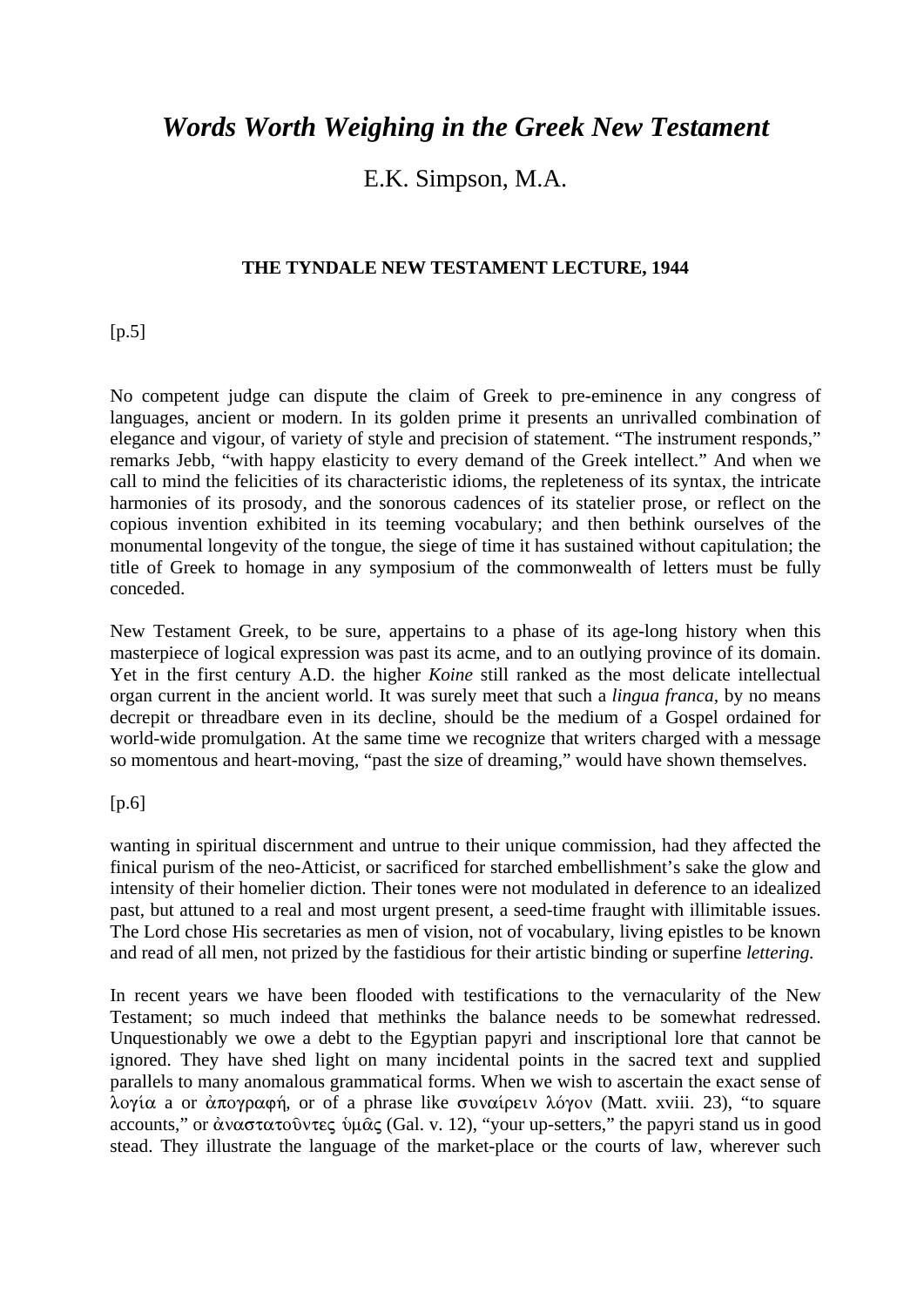aspects of life crop out in the Gospels or Epistles. In wayside episodes popular diction suits the speakers. Ti σκύλλεις τὸν διδάσκαλον; (Mark v. 35), "Why do you bother the teacher?" matches with the lips in which the sentence is placed. It tallies perfectly with its popular environment, and, needless to say, can be plentifully paralleled from the papyri, so large a proportion of which are scribbled waste-papers,

 $[p.7]$ 

which betray by their misspellings the hand of illiterate scrawlers. As long as Scriptural writers hug the coast of mundane affairs, the Egyptian pharos yields a measure of illumination to their track; but when they launch out into the deeps of the divine counsels, we no longer profit by its twinkling cross-lights.

Another consideration deserves notice. There has been too much of a tendency to regard the *Koine* as stereotyped by some imperious fiat of Alexander, its most powerful promoter. But though, like modern English, it approximates to a common standard, that does not imply a hidebound, cast-iron pattern. From no living language can minor discrepancies of usage be eliminated; least of all when its orbit is cosmopolitan. Even Cicero's patches of Greek wear a Roman complexion, and the diction of Marcus Aurelius is distinctly piebald. Many assume that the new discoveries have put an extinguisher on the conception of *Jewish* Greek. Doubtless Philo and Josephus took pains to conceal their Hebraism under a bushel; but who can deny its presence in the LXX, or challenge the assertion that the New Testament contains an irreducible minimum of that article, quite sufficient to prove its diffusion from a Palestinian base? Jerome went the length of discovering a batch of Cilicisms in St. Paul's Epistles, perhaps not altogether without warrant. At any rate, notable divergencies of style and vocabulary are patent in the pages of the New Testament. Spontaneity signalizes the compositions of these writers; mere copyists assuredly they were not. Individual traits are stamped upon them, interveined with a certain family likeness, not so much reminiscent of the crowd or the marketplace as of

[p.8]

their peculiar training and bilingual environment, somewhat akin to that of the modern Weishman or Breton. It must be borne in mind that "Galilee of the Gentiles" adjoined Decapolis and Gadara, the latter a focus of Greek culture and tuition.

Furthermore it must not be overlooked that the Christian terminology, born of the new dispensation, if levied in many instances from phraseology already extant, is transfigured in the process of adaptation. Such terms as χάρις, πίστις, σωτηρία, δικαίωσις, άγιασμός thus acquire an immensely enhanced significance. But such watchwords of the faith belong to the province of systematic theology. In casting a glance at them to begin with, we shall confine ourselves to two or three samples of the group.

'A $\pi$ o $\lambda$ ύτρωσις. Ritschl and his disciples have striven hard to tone down this Pauline watchword to the nebulous sense of *deliverance.* They lay stress on the LXX usage of the simple verb  $\lambda \nu \tau \rho \partial \varphi \partial \alpha$  and its Hebrew equivalents to denote Israel's emancipation from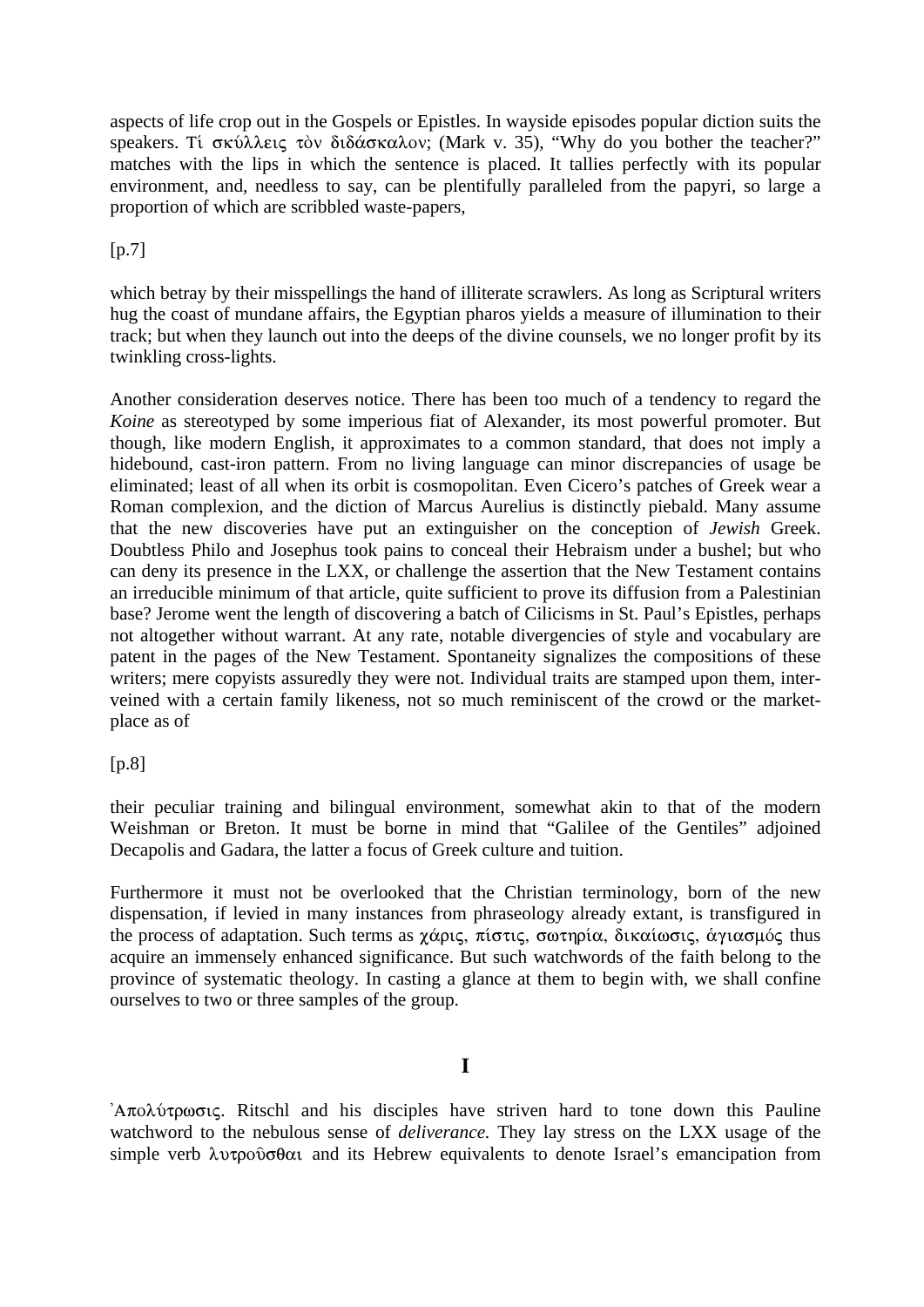Egypt or Babylon.<sup>1</sup> But, even in Old Testament usage, notably in Isa. xliii. ("I gave Egypt for thy ransom"), the vocable carries a stricter and more profound meaning, that of ransom by recompense. Note especially Psalm xlix. 7, where the LXX reads:  $o\dot{v}$   $\delta\dot{\omega}$ εξίλασμα αύτού και την τιμήν της λυτρώσεως της ψυχης αύτου. The

#### $[p.9]$

distinction discernible here between the Testaments is that in the Old the emphasis rests on redemption through power and in the New through purchase,. by virtue of the costliest of all "king's ransoms", the infinitely precious blood of the Lamb, the flawless counter-ransom (άντίλυτρον) of 1 Tim. ii. 6.

On consulting Moulton and Milligan the student is disappointed to find this watchword of Pauline theology and its cognate verb wholly omitted, the reason of course being that it is not a vernacular vocable, but one devised for a special purpose. Dr. Warfield (*Biblical Doctrines,* p. 327) has been at the pains to trace its genesis in an instructive article. Starting from the Homeric  $\dot{\alpha}$ πολύειν (active and middle), he has shown how  $\dot{\alpha}$ πολυτροῦν and  $\dot{\alpha}$ πολυτροῦσθαι came to replace the older term for ransom, in order to ensure greater accuracy of statement by the incorporation of  $\lambda\dot{\nu}z$  in the concept; and how the later word retained its distinctive impress unimpaired throughout the history of literary Greek. Instances of its occurrence are comparatively sparse; but from the era of Plato to that of Polybius, Plutarch and Josephus it conserves the specific meaning of *redeeming.* I could adduce two passages unremarked by the lexicons, one in a fragment of Menander (Loeb, p. 410) and one from Strabo (iv. 4), in which, as elsewhere, a specific payment is expressed or implied.

Here, then, the stable Scriptural doctrine of redemption is rescued from evisceration by appealing to standard Greek usage in a case where popular evidence is not forthcoming. Such examples could be multiplied, and they teach us that New Testament phraseology embraces a wider field than the language of "the man in the street".

 $[p.10]$ 

1

Other instances might be named in which theological prepossessions tend to warp the mind of the exegete. We can notice only two or three.

1. The sacrificial connotation of the verb  $\dot{\alpha}$  v $\alpha$   $\varphi$   $\epsilon$  per v has been called in question, albeit attested by some 90 passages in the LXX (e.g. Lev. xiv. 20; Isa. lvii. 6). Its occurrence in the Epistle to the Hebrews admits of no dispute, and it is equally manifest in James's reference (ii. 21) to the offering of Isaac or in the passage in i1 Peter (ii. 24) where he speaks of Christ as "bearing our sins in His own body onto the tree". This religious application of the verb can be corroborated moreover from pagan sources (Eur., *Or.* 597, etc.) and from the noun  $\dot{\alpha}$ v $\alpha$ φορά, as well as from the standing usage of Josephus.

2. Plenty of squeamish religious teachers nowadays view the judicial functions of Deity with no friendly eye; and these parties who, in many cases, like Béranger, tend to believe only in a

<sup>&</sup>lt;sup>1</sup> There is one passage in the New Testament (Heb. xi. 35) in which  $\dot{\alpha}\pi$ o $\lambda$ ύτρωσις appears to be thus loosely employed. (Cf. Dan. iv. 32, LXX.) But even here the deliverance not accepted resolves itself into a ransom refused, the price of recantation, and in *Daniel,* as with Ahab, reformation is viewed as the price of the prolongation of Nebuchadnezzar's tenure of power.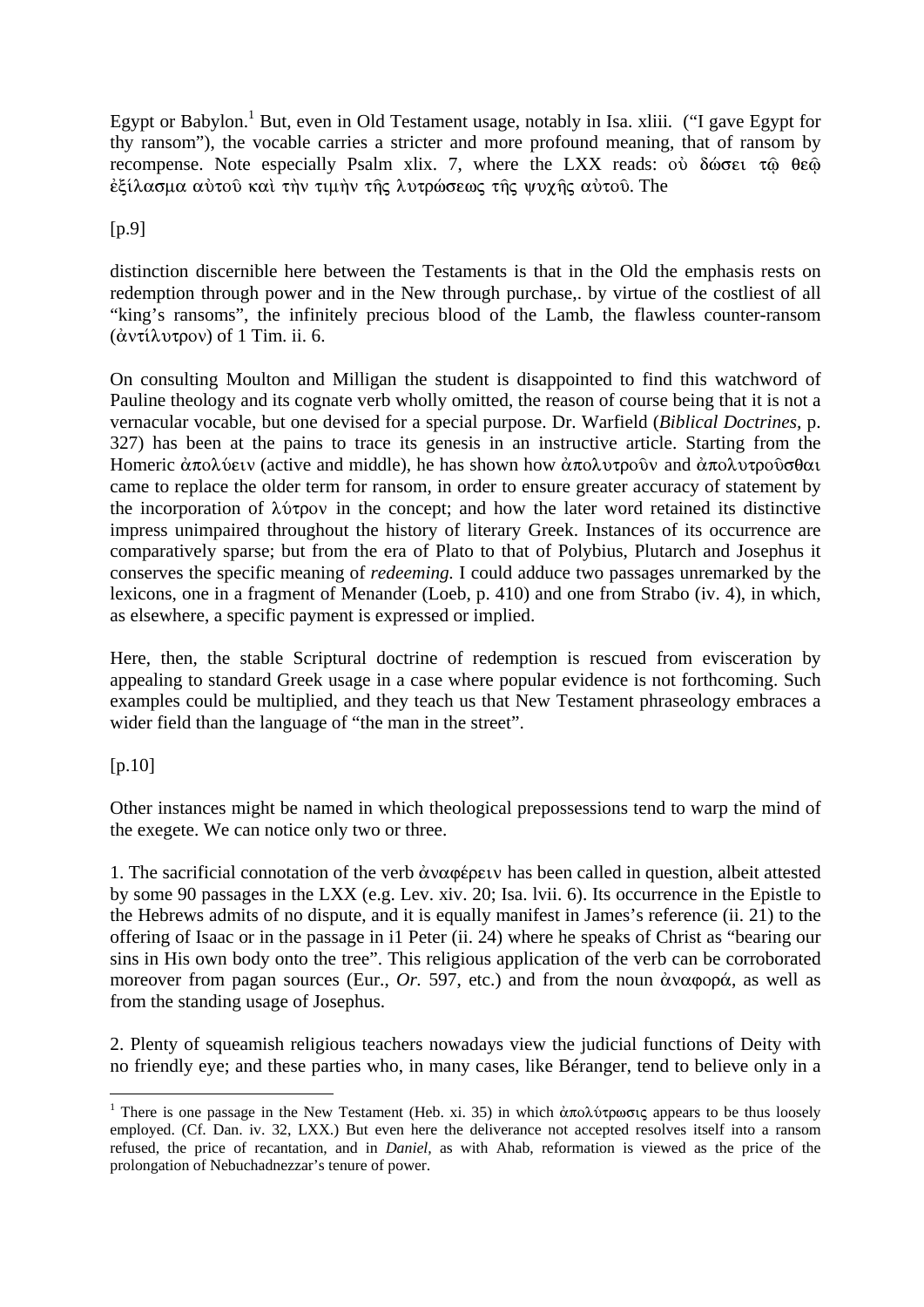saccharine divinity<sup>2</sup> and deny that "God's holiness gives the law to His love", are disposed to emasculate the sense of  $i\lambda\alpha\sigma\kappa\epsilon\sigma\theta\alpha$  and  $i\lambda\alpha\sigma\mu\sigma\zeta$  in Scripture. Nevertheless, as Trench insists, the propitiatory element cleaves indissolubly to this etymon, the stress of which falls on the piacular medium of reconciliation. That same sense of the need of indemnification for transgression was not unrecognized in heathen theories of sacrifice, which oscillated between the rival hypotheses of respectful homage and substantial reparation of guilt. The deeper interpretation of the necessities of the case comes out plainly enough in Plutarch's remarkable

## [p.11]

essay, *De Sera Vindicta Deorum*, and in such phrases of his as ἐξιλάσκεσθαι τὴν ὀργήν, τὴν μήνιν, τὸ μήνιμα, ἀνίλαστος, and the like.<sup>3</sup> No doubt ἵλεως, like our own adjective *propitious*, lent itself to a shrunken signification; but even if we pronounce  $i\lambda \alpha \sigma \tau$  npower in the great evangelical passage of Romans (iii. 25) to be adjectival, we cannot evacuate its native force, supported as it is by the entire context. Josephus does not do that when he pens the phrase ίλαστήριον μνήμα (*Antiq. xvi. 7*), which seems synonymous with Deissmann's inscriptional examples of  $i\lambda \alpha \sigma \tau \gamma \rho \nu \alpha$ ,  $\dot{\alpha} \nu \dot{\alpha} \theta \eta \mu \alpha$  being perchance understood.

Yet after all, granting the epithetical construction, little is gained; for it renders the clause  $\delta v$  $\pi$ ροέθετο ίλαστήριον at once awkward and inapposite. Paul has just affirmed that his Gospel is witnessed to by the Law. He must be referring to the Levitical ordinances, the "Gospel in hieroglyphics", as Bishop Horsley styled them; and what more natural than that he should proceed to instance the *Kapporeth* in the holy of holies, which hid from sight the Law's accusatory tables? Was it not the culminating point of the most solemn acts of priestly expiation? In its sole other mention in the New Testament (Heb. ix. 5)  $i\lambda \alpha \sigma \tau \eta \rho \nu \nu$  confessedly designates the mercy-seat; and it is worth noting, as a point telling in favour of that sense in *Romans,* that nouns in  $-\tau \eta$  providence a class by themselves, generally indicating a local area. There are 40 such verbalisms in circulation. We may specify  $\dot{\alpha}\pi$  oδυτήριον,  $\dot{\alpha}\kappa$ ροατήριον,  $\beta$ απτιστήριον, έργαστήριον, δικαστήριον, κοιμητήριον, κολαστήριον, and in particular the analogous terms  $\theta$ νσιαστήριον,

### [p.12]

1

άγνευτήριον, χρηστήριον. In view of such an array of "localisms", why should not  $i\lambda \alpha \sigma \tau$  n denote the seat of propitiation?

3. A flagrant specimen of biassed translation meets our eye in Moffatt's rendering of the last clause of the opening sentence of John's Gospel: "the Logos was *divine*."*.* It is the more wanton because  $\theta \in \hat{\mathcal{C}}$  here stands in the most prominent relief, placed first and foremost in the clause. Moreover, some of the best Greek writers have themselves carefully discriminated between the substantive  $\theta \in \infty$  and its derivative  $\theta \in \infty$ . Plato has drawn that distinction in his *Philebus* and *Sophist,* and Plutarch in a passage in his *Morals* (685), wherein he mentions certain parties who held the Earth to be not merely divine  $(\theta \epsilon \hat{i} o \zeta)$  but actually a deity  $(\theta \epsilon \hat{o} \zeta)$ . Now John wrote his Gospel that we might "believe on the Son of God", his Lord and God as much as the God and Lord of his brother-apostle Thomas; not that he might set forth a quasidivinity or crowning sample of apotheosis, but a veritable theophany. Nor would any reflective

<sup>&</sup>lt;sup>2</sup> "Je ne crois qu'à des dieux indulgents" (*Le Dieu des bonnes Gens*).

Plut. *Mor*. 170, 557; *Cat. Min*. 61 ; *Lys*. 20.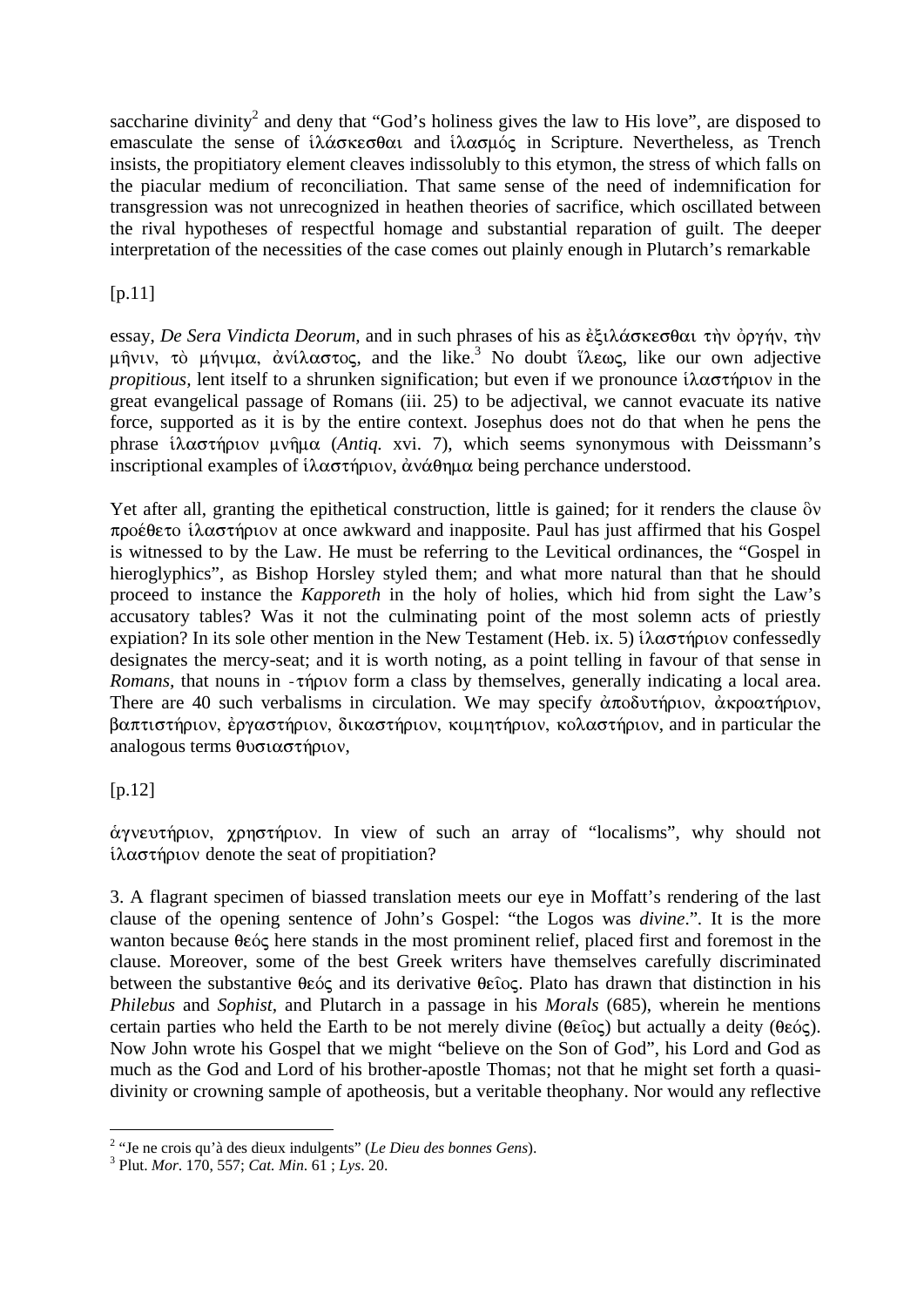mind be in danger of confounding the titular or abusive employment of the word "god", exemplified in the abject flatteries tendered to the Ptolemies or the Caesars, with John's solemn ascription of essential Deity to the only-begotten Son. When Bacon styles man "the god of the dog", we do not suspect his theism, because we are well aware that he is dropping a remark, not reciting his creed, as the beloved disciple *is* doing in his sublime prologue.

To clench the matter it suffices to scan Paul's deliberate differentiation of  $\theta \epsilon \acute{\sigma} \eta \zeta$  and  $\theta \epsilon \acute{\iota} \eta \zeta$ in *Colossians* and *Romans* respectively. He tells us in *Romans* (i. 20) how God's eternal power and

[p.13]

divinity ( $\theta \in \mathfrak{e}(\pi)$  reveal themselves by the light of nature to the heathen mind, but of Immanuel, that in Him dwelleth all the fulness of the Godhead ( $\theta \epsilon \acute{\sigma} \tau$ nc) embodied (Col. ii. 9). The *hand* of omnipotence may be traced in the countless orbs that bespangle the heavens, and in the marvellous coadjustments of our comparatively tiny globe; but in the Son we behold the *face* of God unveiled, the express image and transcript of His very Being.

In setting bounds to the utility of the papyri regarded as interpreters of the New Testament we are not acting without warrant. For Milligan himself in the final preface to his *Vocabulary*  candidly admits that the Scriptural texts may be ranked intermediately between the literary and everyday scripts, the balance being adjusted in consonance with the range and subject-matter of the sacred writer in question.

### **II**

Let us pause a moment to recognize that *literary element* which transcends the plebeian level. Take two or three examples from the physical sphere, in which the commonalty should find itself quite at home.

1. Πνίγειν (Mark v. 13) and άποπνίγειν (Luke viii. 33) in the sense of *drowning* do not seem to be prevalent in the vulgar parlance. In literature they are found as early as Demosthenes. That Plutarch was conversant with the usage three passages at least (*Mor.* 304, 599, 1063) bear witness, and instances could be produced from Polybius, Epictetus (ii. 5), and Lucian (*Tox.*  20). The other employment of the terms (Matt. xiii. *7;* Luke viii. 7)

 $[p.14]$ 

and of συμπνίγειν (Mark iv. 7) for *choking weeds* can also be paralleled from literary sources exclusively.

2. "A $\lambda$ o $\gamma\alpha$   $\zeta\hat{\omega}\alpha$  (2 Peter ii. 12 and Jude 10) is another instructive locution in this respect, corresponding broadly with our expression "the brute creation". The phrase wears a neutral tint, poorly represented by the "creatures without reason" of the R.V., and conveys *per se* no contemptuous innuendo. It appears in Xenophon (*Hieron* vii. 3), repeatedly in Plutarch (*Mor.*  91, 310, 493) and in Philo. If in Byzantine or Modern Greek *alogo* came to designate the *horse*, the process was much the same as when our old-stager of a drayman dubbed his shafthorse "the brute" *par excellence.*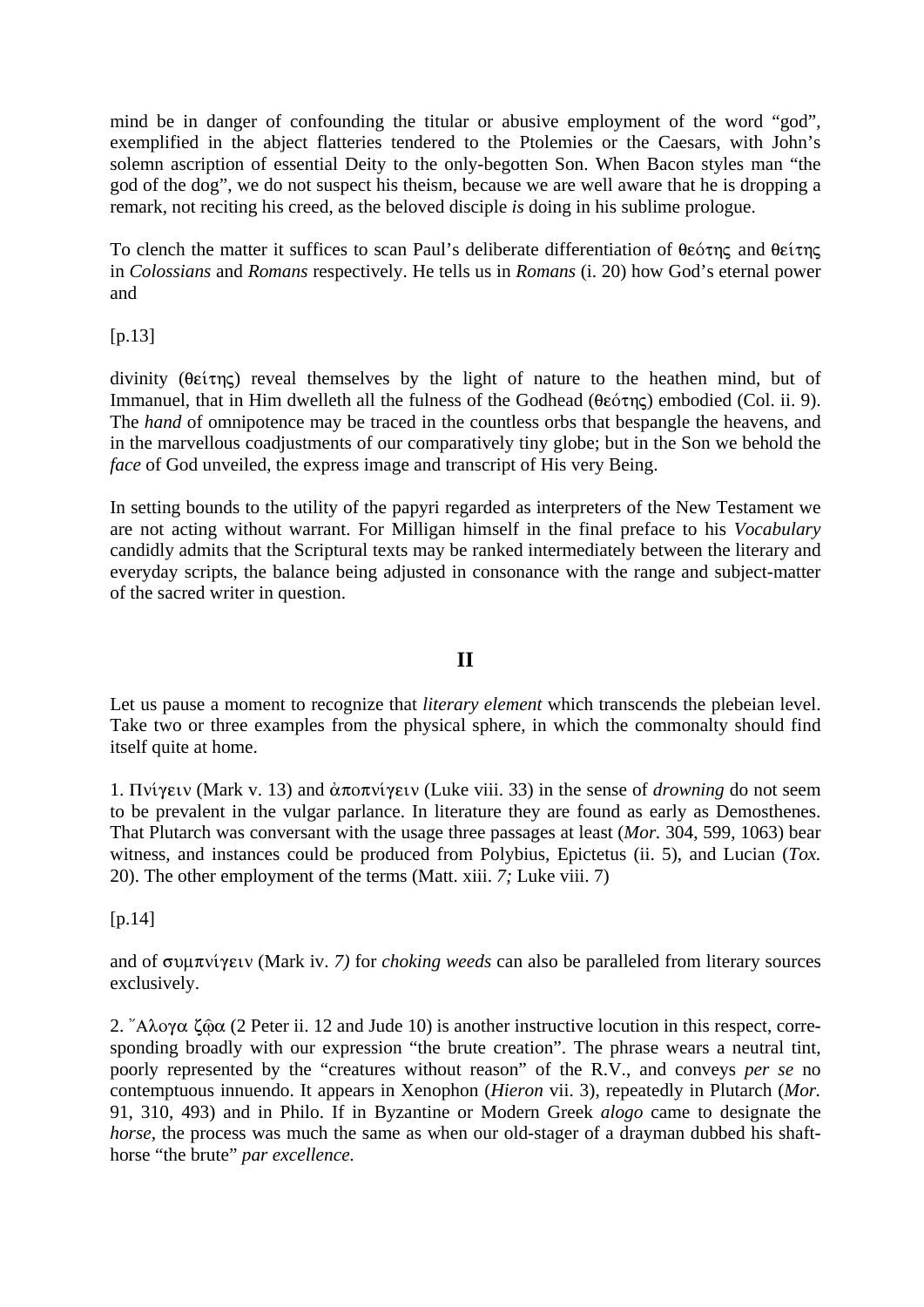3. Ex $\pi$ ve $\hat{\imath}$  is a poetic vocable reserved for solemn occasions, characteristic of Attic tragedy, but rarely found in prose. We cannot class it among workaday words any more than the expression "to give up the ghost", by which it is rendered in the A.V. A few instances of its use can be supplied from Josephus (*Antiq.* xii. , 9; *B.J.* i. 13) and Plutarch (*Mor.* 347, 597) in dignified connexions; for its two occurrences in the fabulist Babrius must be set down as mock-heroic. In its application to the dying Saviour by Mark and Luke a certain air of gravity seems imparted to the passages concerned (Mark xv. 37; Luke xxiii. 46).

4. These are cases in which we derive no help from the papyri; but as regards the pugilistic metaphor  $\mathfrak{v}\pi\omega\pi\alpha\zeta\epsilon\iota\upsilon$  which surprises the reader in Luke xviii. 5 and 1 Cor. ix. 27, it is most tantalizing to find them of no avail. In the latter place Paul seemingly informs us that he *pommels* or *cudgels* his body; for *υπώπιον*, properly a black eye, was

 $[p.15]$ 

extended in later usage to other bruises. In the Gospel parable the unjust judge laments that the importunate widow *pesters* or *bludgeon* him, employing the vehement image of assault by way of safety-valve for his ruffled feelings. But for any illustration whatsoever we have to go back to the *Pax* of Aristophanes,. where cities are described (541) as *battered* ( $\delta \pi \omega \pi \alpha \omega \mu \epsilon \nu \alpha \nu$ ) by dint of war; and even this must be reckoned a literary reference and no exact counterpart to the personal metaphor we have cited.

### **III**

The conclusion we reach upon detailed examination takes shape in the broad affirmation that a large proportion of the New Testament vocabulary may be classed as the *common property* of literary Hellenistic and popular parlance. Let us single out the thrice repeated  $\alpha \pi \epsilon \gamma \epsilon \nu$  of Matt. vi as a sample. A great deal has been made by Deissmann of the fact, brought to light by the papyri, that  $\alpha \pi \epsilon \chi \epsilon$  is the technical form of a receipt, an observation of undoubted value. Of the value, however, of his explanation of Christ's saying, which runs: "Their right to receive a reward is realized, as if they had already given a receipt for it," we are far less certain. It strikes us as a typical specimen of German mystification. Surely the sense is much simpler. "They are in receipt of their payment; they have what they seek, human applause." We get the echo of this sentiment in Epictetus (iii. 24) when he says of his happy man:  $\alpha \pi \epsilon \gamma \epsilon_1 \alpha \pi \alpha \gamma \tau \alpha \alpha \alpha$  $\theta \in \lambda \in I$ , "he has all he wants, cash in hand." In point of fact, this idiomatic use of  $\alpha \pi \in \mathcal{I}$ which recurs in Phil.

 $[p.16]$ 

iv. 18, is quite familiar already. The phrase  $\tau \delta \chi \rho \epsilon o \varsigma \, d\tau \epsilon \chi \epsilon \nu$  is as old as Callimachus, and the identical wording of it, τὸν μισθόν ἀπέγεις, may be met with in Plutarch's *Life of Solon* (22). He has the phrase elsewhere, εὐδαιμονισμὸν ἀπέχειν (*Pelop.* 34), and when he wishes to describe the wages of iniquity, he writes,  $\dot{\epsilon} \kappa \pi \lambda \dot{\epsilon} \omega$ ,  $\dot{\tau} \gamma$   $\delta(\kappa \eta)$   $\dot{\alpha} \pi \dot{\epsilon} \gamma \epsilon$ . In like manner Marcus Aurelius remarks,  $\alpha \pi \epsilon \chi$ ω τὰ ἐμά "I have my goods in hand." Indeed Luther's version, *sic haben ihren Lohn dahin,* hits the mark very fairly. The believer awaits his promised reward; the Pharisee accepts no deferred payment, but exacts his meed of glorification in ready cash. Cf. Luke vi. 24.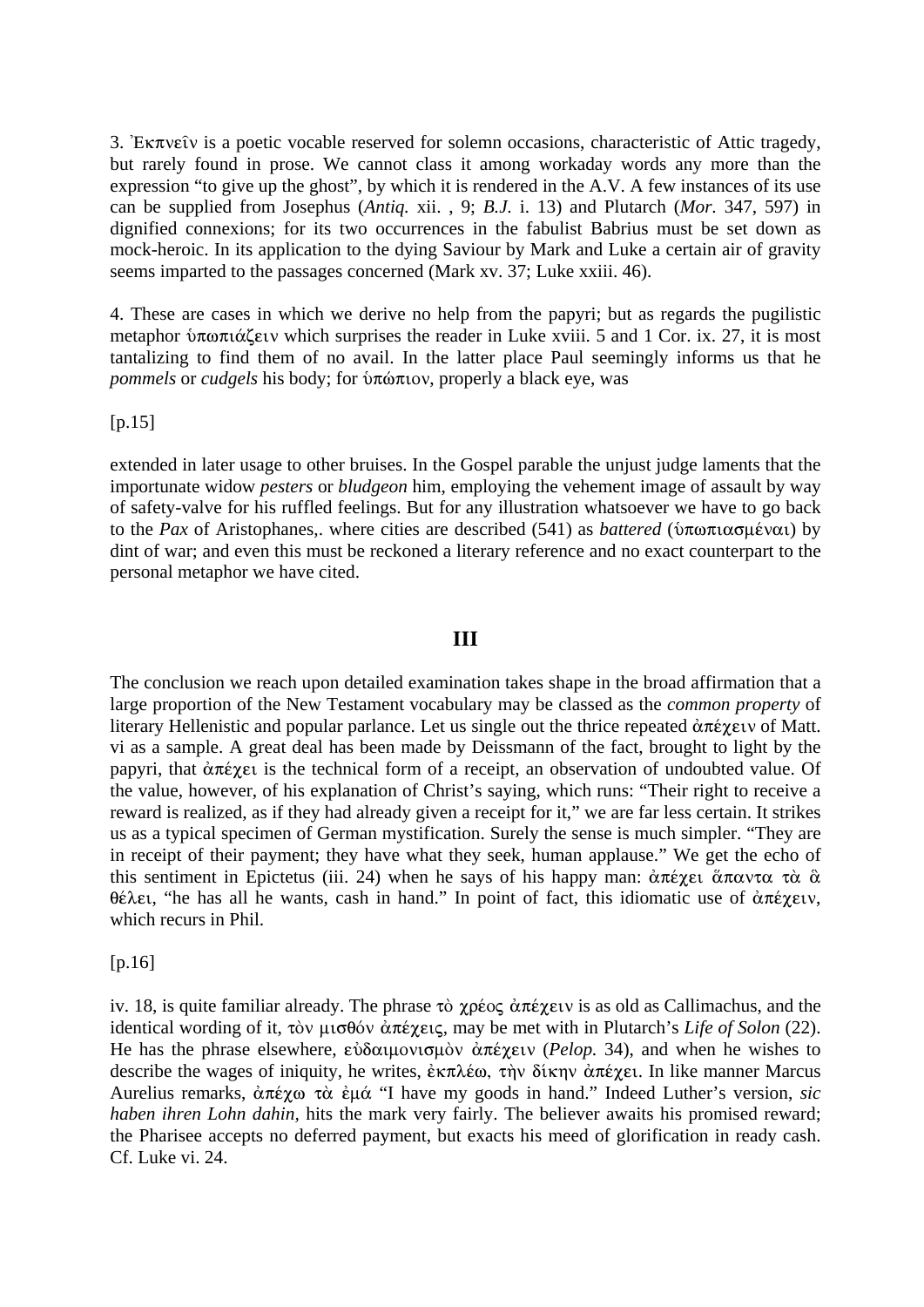The solitary word  $\alpha \pi \epsilon \chi \epsilon \nu$  which closes so abruptly Christ's parting charge to His disciples in Mark xiv. 41 is far more abstruse. The only parallel produced for the received translation, "it is enough," is drawn from the pseudo-Anacreon  $(xv. 33)^4$  where it relates to a portrait in process of execution and reads like a direction to the painter to hold his hand. Perhaps Luke's  $\hat{i}$  kayov  $\dot{\epsilon}$  (xxii. 38), uttered at a later moment, is deemed confirmatory of this rendering. We do not see why Mark's  $\alpha \pi \epsilon$  are should not correspond in meaning with those of the Sermon on the Mount. Our Lord's prescience of the details of His passion cannot be gainsaid. In any case it comprised every Old Testament prediction thereof; nor could Zechariah's thirty pieces of silver cast to the potter (xi. 12) have escaped His Messianic consciousness. Does not that inner eye of His, which beheld Nathanael under the fig-tree, now espy Judas in treaty with the chiefpriests, grasping at this moment the bargain of betrayal which Jesus had bidden him transact with all speed (John xiii.

 $[p.17]$ 

27), and is He not enforcing His own verdict on blind self-seeking? "It is settled! The deed of infamy is done! He pockets his reward." For what is the sentence immediately ensuing? "The hour is come; the Son of Man is being betrayed (present tense) into the hands of sinners. Arise, let us go hence! My betrayer draweth nigh."

## **IV**

We can only canvass a few of the many expressions that solicit remark; and, in default of a better principle of selection, it may not be amiss to survey a handful of the renderings of the Authorized Version that are admittedly susceptible of improvement, yet have not been emended with perfect success.

1. Its version "castaway" for  $\dot{\alpha} \delta \dot{\alpha} \kappa \mu \dot{\alpha}$  (1 Cor. ix. 27) has always struck us as objectionable. The word has probably somewhat changed its sense since Tyndale's day; for Sir Walter Raleigh in his *History* talks of "castaway leisure, to wit, unprofitable waste of time". 'AdÒkimoj, it is well known, is a term often applied to light coins (Plut. *Mor*. 94; Epictet. i. 7); but *castaway* now suggests ruin or shipwreck; whereas Paul is thinking of spurious pretensions. Oι δόκιμοι in 1 Cor. xi. 19 are the *sterling* converts and δόκιμοι τοις άνθρώποις 'Rom. xiv. 18) = "approved in the sight of men". The charge of being counterfeits seems to have been levelled at the apostles by certain Corinthian coteries. Cf. 2 Cor. xiii. 6, 7, where this expression reappears. It may signify merely *unacceptable* or else *discredited.* Lucian employs it of a parasite unsuccessful in sponging on a patron (*De Merce Cond.* 

[p.18]

1

11). The utmost reproach it could insinuate would be that of Jeremiah's "reprobate silver". We wonder whether the agonistic imagery of the preceding verse, to which we have already drawn attention, is continued, or a metallurgic figure of light weight superinduced. If so, we might construe: "lest, after preaching to others, I myself should prove *base metal*."

<sup>4</sup> xvi. 33 in Rose's Teubner edition.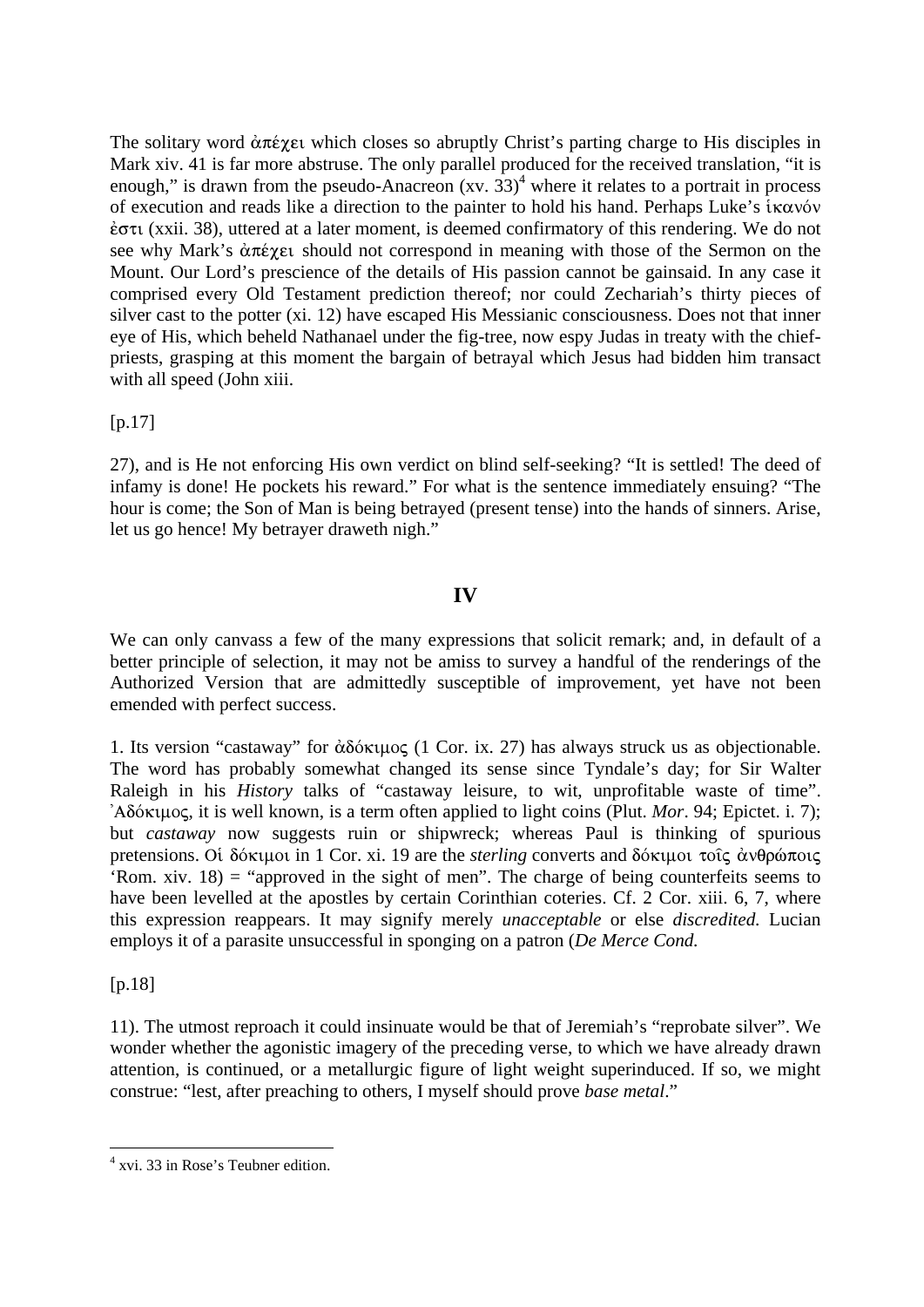2. Another passage in which the A.V. fails to do justice to a kindred expression occurs in 1 John ii. 16, where the lust of the eyes and the lust of the flesh are coupled with the pride of life. But that phrase scarcely represents  $\dot{\alpha} \lambda \alpha \zeta$  ove  $i\alpha$ . The term  $\dot{\alpha} \lambda \alpha \zeta$  over in effect blends the conceptions of an impostor and a braggadocio. Plutarch stigmatizes a quack doctor as  $i\alpha\tau\rho\sigma\varsigma$ ¢l£zwn(*Mor.* 523). On the other hand, in the *Characters* of Theophrastus it is the braggart who figures under this title, with his gross exaggerations and gasconading airs. Bogus assumption lies at the base of ἀλάζονίστατον; and when Plato in his *Philebus* brands pleasure as  $\dot{\alpha} \lambda \alpha \zeta$  ovi $\sigma \tau \alpha \tau$  is the illusive element in its seductions that he is exposing. The R.V.'s "vainglory of life" is a real improvement, yet not quite adequate. When the apostle John abandons, as here, his spare vocabulary for a polysyllabic noun, there must be cogent reasons for his procedure. He is contemplating the unregenerate world as a Vanity Fair, and the full strength of his expression can be brought Out only by some such translation as the *charlatanry*  or *make-believe* of life. In Plato's *Definitions* (if they are his) ἀλάζονεία is explained as a state of mind pretentious of what does not belong to it. James so employs it (iv. i6) of those who boast of to-morrow, which is not theirs to boast of at all.

[p.19]

3. Another defective rendering of the A.V. crosses our path in Heb. v. 7, where the clause  $\epsilon$  iσακουσθείς άπό της εύλαβείας is paraphrastically translated "heard in that He feared", and in the R.V. "heard for His godly fear", which leaves us still in the dark. Trench has rescued this noun from detraction by showing that the Stoics reckoned it a positive virtue, the golden mean between rashness and poltroonery. According to Diogenes Laertius it is the very antithesis of fearfulness. In Luke's diction  $\varepsilon \dot{\nu} \lambda \alpha \beta \dot{\eta} \varsigma$  is the devout, god-fearing soul, and later on in this Epistle the cognate verb is predicated in commendation of Noah's watchfulness. It corresponds with Cicero's *cautio,* defined in his *Tusculans* (iv. 6) as *a malis declinatio, si cum ratione fit,* and is summed up by Plutarch in the dictum: εὐλαβεϊσθαι σοφῶν ἴδιον (*Mor.* 1038). Philo uses the term of Eve's initial scruple to eat of the forbidden tree. It stands then for *circumspection, heedfulness, the German Behutsamkeit.* Πρὸς τὸ θεῖον εὐλάβεια is Plutarch's standing phrase for religious punctiliousness, and γεροντική εὐλάβεια (*Brut.* 12) a praiseworthy feature of old age, namely *wariness.* 

The writer here is reverting to the scrupulosity of the human soul of Jesus in Gethsemane, solicitous to be fully assured of the necessity of the impending cross. That unutterably bitter cup of wrath and dereliction—must He drink it? And we recall how His cry of poignant distress, that pathetic S.O.S. wrung from the Prince of Altruists, prescient of the fell tornado of wrath about to burst on His devoted head, was heard, and an angel sent to strengthen Him for the Atlantean load.

4. Nor can we overlook the great lesson of unselfishness taught by St. Paul in Phil. ii, where the

[p.20]

*scala dolorosa* of Christ's voluntary self-oblation is set over against His triumphant investiture with Mediatorial sovereignty. We can only pause to reconnoitre verse 6, with its enigmatical άρπαγμός, no longer translated with the Vulgate and the A.V., "robbery," but a *prize* or *thing to be grasped at.* But a word must be prefaced in regard to the foregoing clause,  $\delta \zeta$  *έν μορφή* θεοῦ ὑπάρχων. That participle is usually viewed as tantamount to ὤν. No doubt in Hellenistic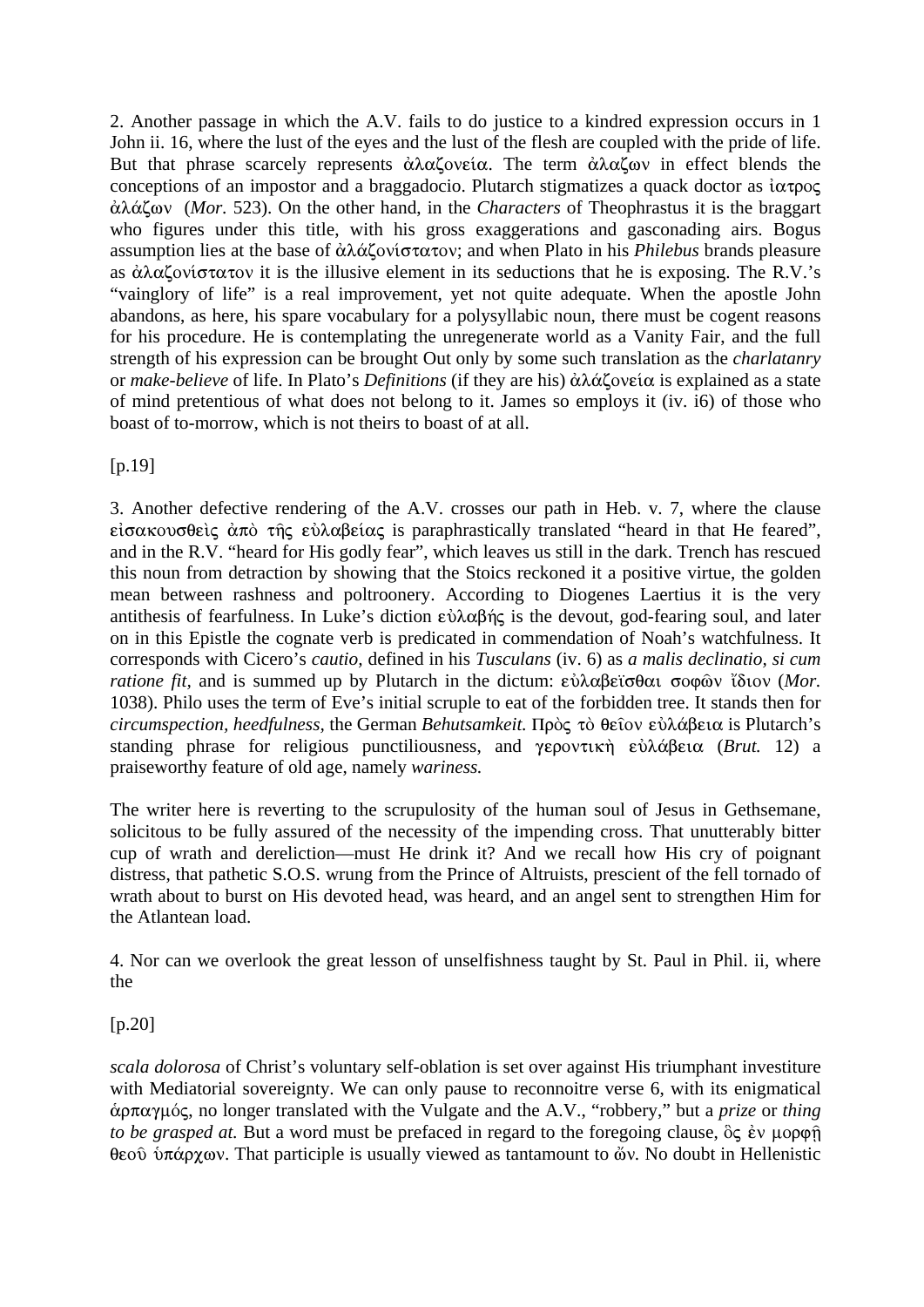Greek its pregnant sense of *being already* or *to begin with* was enfeebled. The introduction of  $\pi \rho$ o $\hat{\sigma}$  $\pi \hat{\alpha}$  pyrover evinces its need of reinforcement. But its etymological significance still lurked in the word, as e.g. it does in our English verb *induce,* which recovers from its hebetude when we speak of inducing a disease or a state of mind. Here then in a context wherein every syllable is emphatic and weighted with meaning, we may expect  $\delta \pi \alpha \rho \chi_{\text{EUV}}$  to do the like. At any rate that happens in other Pauline passages, such as Rom. iv. ig, where Abraham is depicted as already ( $\hat{v} \pi \hat{\alpha} \rho \hat{\gamma} \hat{\alpha} \hat{\alpha}$ ) an hundred years old, or Gal. ii. 14, where the apostle reminds Peter that he is by extraction a Jew ('Iovδαΐος ύπάρχων). Philo in fact ascribes ὕπάρξις, original or essential being, to God alone, and differentiates between  $\epsilon \hat{i} \nu \alpha i$  and  $\delta \pi \alpha \rho \chi \epsilon i \nu$  in the remarkable sentence, ἔστι τὸ θεῖον καὶ ὑπάρχει (*Creat.* 61). Is not Paul here avowing that the preexistent Son is vested with the status and subsistence of Deity?

But the crux of the verse consists in the term  $\dot{\alpha}$ *proxy* $\mu$ *ó*ς, suddenly intercalated in connexion with this sublime equality of rank with the Most High. It is at this point that hermeneutics seem to fail us. What is this cryptic expression designed to convey?

 $[p.21]$ 

Field insists that it means "a thing to be snatched at", but leaves the exegesis to others. 'Aρπάζειν is a verb the stem of which re-emerges in our word *rapine*; nor can it be divested of its radical notion of depredation or piracy. Matthew uses it of the rifling of the good seed by the devil (xiii. i 9), and John of the intention of the multitude to take Jesus forcibly, that they might make Him a king (vi. I 5). The name of the Harpies or Grabbers was derived from this etymon; and Virgil, in latinizing Apollonius Rhodius's sketch of their plundering, translates his  $\eta$ ρπαζον by *diripiunt dapes*. When Aeschines accuses Demosthenes of "clutching at distinction", his language is άρπάζει την φιλοτιμίαν. Plutarch brackets άρπαγμα with λάφυρον (*Mor.* 330), and in the LXX it is used of beasts of prey. `Αρμαγμός itself, properly the act of ravaging, is of the utmost rarity; indeed only found once in Plutarch (*Mor.* 12) and once in Vettius Valens (122), in both cases in allusion to projects of spoliation akin to the rape of the Sabine women in Roman tradition.

Look at the context. Paul is condemning self-assumption and self-seeking, and recommending the perfect pattern of self-abnegation as the Christian ideal. I submit, therefore, that this negative proposition does not refer to the Redeemer's cession of His native glory, but to something contrasted with His upyielding spirit. The contrary assumption underlies the postulate of nearly all expositors that we should interpret the clause in terms of the Saviour's humiliation, which seems to me to be portrayed in the succeeding verses, introduced by the emphatic adversative  $\dot{\alpha}\lambda\lambda\dot{\alpha}$ . Lightfoot argues that  $\dot{\alpha}$ p $\pi\alpha\gamma\mu\dot{\alpha}$  has suffered depletion of meaning and connotes merely *price* or *treasure,* and appeals

### [p.22]

to the Greek fathers, evidently nonplussed by the term, in support of that assumption. But they were intent on rebutting Arian inferences from the text; nor can the fact that rapacity dominates the word and its cognates be seriously disputed.

The Puritan John Owen suggests that the reference is to Adam's self-aggrandisement, when the primal pair yielded to the bait of "being as gods" dangled before their eyes by the tempter. He is on the right track, but stops short of the goal. Surely the hooded figure here is Satan himself,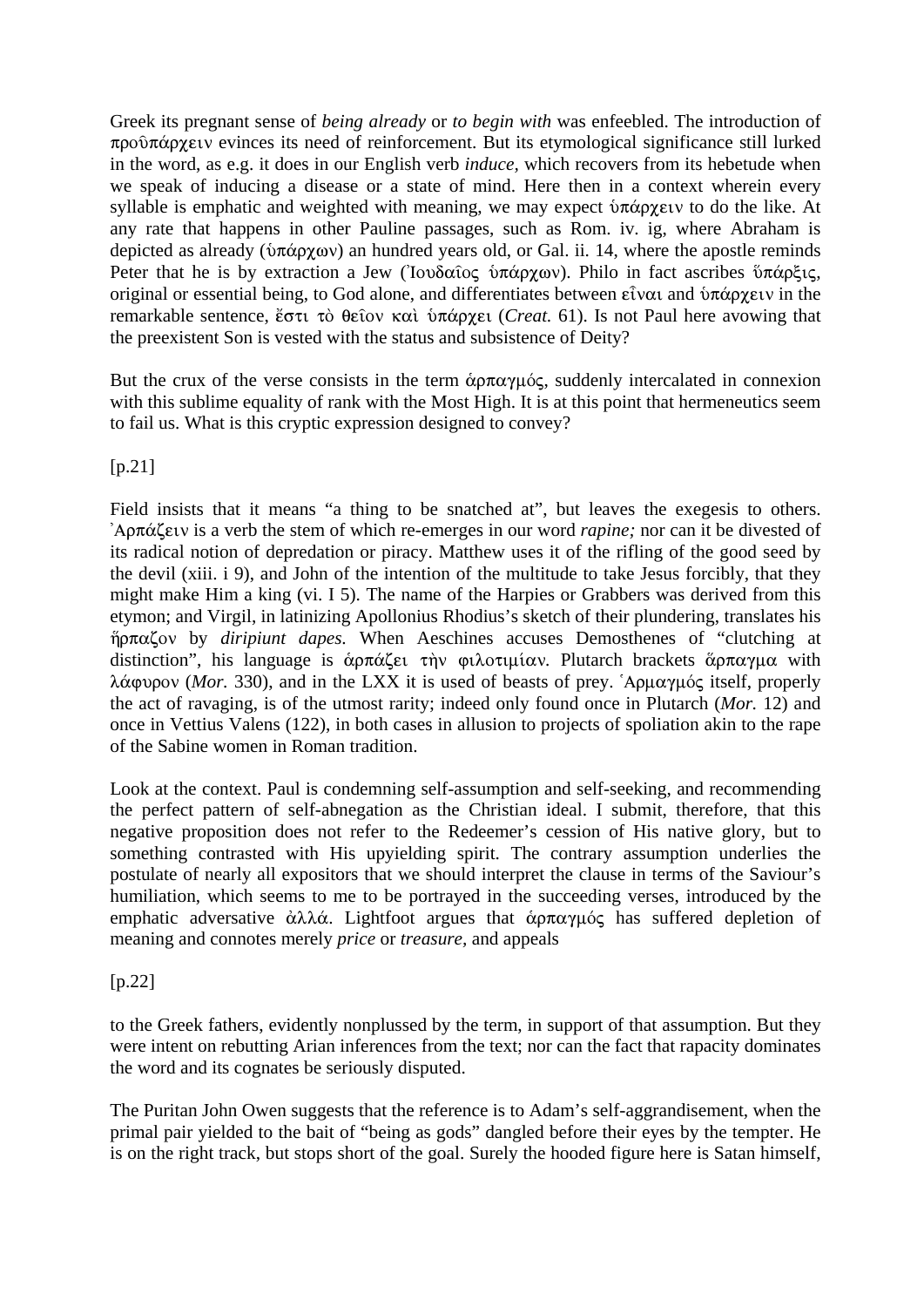the supreme incarnation of insatiate pride and lust of empire. Surely the apostle is here reevoking the colossal effigy of Lucifer drawn in Isa. xiv under the mask of the Babylonian despot, whose manifesto of sedition culminates with the arrogant vaunt: "I will ascend into heaven : I will be like the Most High" (American R.V., "I will make myself [*Pi'el*] like the Most High"). "Εσομαι ὅμοιος τῷ Υψίστω is the LXX version, but it might have been worded, as here,  $\epsilon \infty$   $\alpha$   $\alpha \in \mathbb{R}$ . The eternal Son has His abode in the fathomless splendours of Deity; yet He deigns to veil those transcendent glories in a mantle of flesh that He may succour an apostate race; whilst the arch-usurper, though creaturely by nature, in a frenzy of selfish ambition aspires to exalt his throne above the stars of God and blaze forth his Creator's peer. To his mind sovereignty bulks as an  $\&$   $\alpha \pi \alpha \gamma \mu \acute{o}$ , a booty to be seized at a swoop. Thus by one powerful stroke the antithesis is presented between the self-sufficient Titan, bent on scaling the throne of Deity, and Him who was willing to forgo more than any other being possessed for our sakes, who bowed Himself to a low estate and vagrant homelessness and predicted ignominy

[p.23]

and reviling, to be the "despised and rejected of men", to wear the crown of thorns and hang a gazing-stock on the accursed tree as our Sponsor. The *ne plus ultra* of self-centred egotism forms the most effective of foils to the *ne plus ultra* of sacrificial love.

5. Two more questionable renderings of the A.V. may be noted. "Be not of doubtful mind" appears to us to be a doubtful version of the  $\mu \dot{\eta}$   $\mu \epsilon \tau \epsilon \omega \rho i \zeta \epsilon \sigma \theta \epsilon$  of Luke xii. 29. As a separate injunction it might forbid elation of mind (cf.  $\alpha\alpha\beta\gamma\partial\alpha$ ,  $\alpha\alpha\beta\gamma\partial\alpha$ )—it represents loftyeyedness in Ps. cxxxi. i, LXX— but that clashes in a measure with the context and the parallel passage in Matthew. More probably it disallows a state of suspense and tension, *dubia spe pendulus horae,* at variance with faith unfeigned. Polybius and Josephus so use the adjective  $\mu \in \mathfrak{X}$  and Plutarch has the phrase  $\mu \in \mathfrak{X}$   $\mathfrak{X}$   $\mathfrak{X}$   $\mathfrak{X}$   $\mathfrak{X}$   $\mathfrak{X}$   $\mathfrak{X}$   $\mathfrak{X}$   $\mathfrak{X}$   $\mathfrak{X}$   $\mathfrak{X}$   $\mathfrak{X}$   $\mathfrak{X}$   $\mathfrak{X}$   $\mathfrak{X}$   $\mathfrak{X}$   $\mathfrak{X}$   $\mathfrak$ Meteopro $\mu$ ός = disturbance of mind in Vettius Valens. In a letter of Augustus quoted in Suetonius (*Claud.* iv) μετεώρως *deligere* is to choose at random. Our Lord's admonition seems to be meant as a deterrent from a chafing, disquieted humour, racked by suspense and unbecoming His disciples.

6. We think too that the translation "a light shining in a *dark* place" (2 Peter i. 19) can hardly be justified. The R.V. margin has "squalid ", but that is too strong for  $\alpha\dot{\alpha}\chi\mu\eta\rho\dot{\alpha}\zeta$ , unless treated as a Latinism. Aristotle contrasts the word with "gleaming"; so *drab* or *grimy* would be more suitable. It is the standard epithet for mourners with unkempt locks (for it may mean *dusty),*  shabby attire and general frowsiness of aspect. Plutarch has the identical phrase  $\alpha \dot{\gamma}$ unpói  $\tau$ <sup>o</sup> $\pi$ <sup>ot</sup> in referring to the

[p.24]

waste tract of country through which Pompey marched to succeed Lucullus in Galatia (*Lucull.*  36) I should take the adjective to mean "scrubby" from the context. The veteran apostle is eyeing the "world that lieth in the wicked one" as a sombre tract; till it is lit up with the reanimating beams of Gospel light, and entitles it a *dingy* or *arid* place.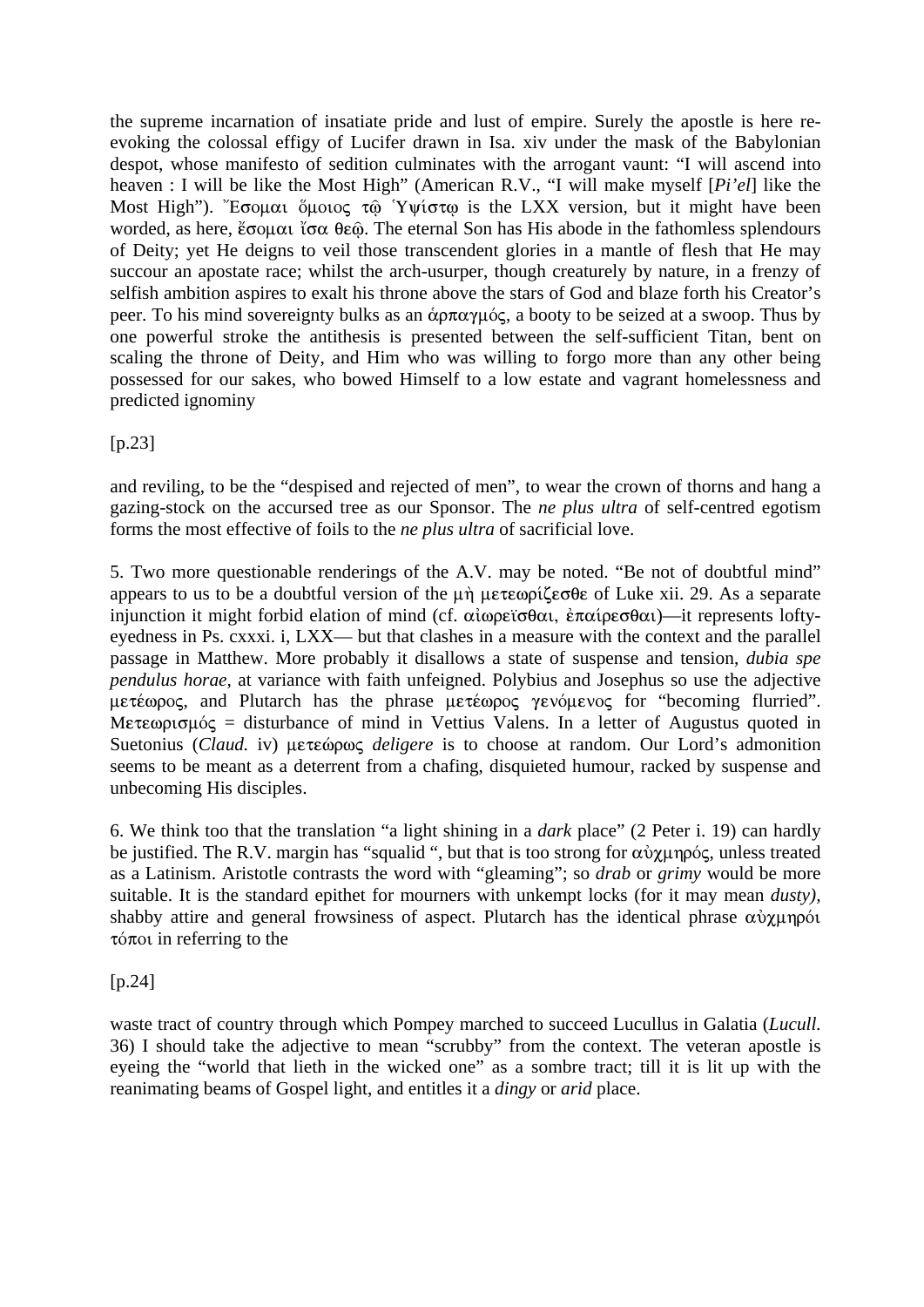1. But the A.V. outvies all its competitors in point of style and rhythm, and is interwoven with our childish memories and lodged in our inmost hearts. Let us then make amends for our criticisms by defending one or two of its renderings against their impugners. We fully endorse, for example, Field's verdict on the meaning of  $\hat{\eta} \lambda x \hat{\alpha}$  in the Sermon on the Mount (Matt. vi. 27). It is true that its normal sense, exemplified in John's Gospel, relates to age, not stature, and that sense being the vulgar one prevails in the papyri. It is equally certain, however, that it can be applied to height, from which age can so frequently be inferred. When J. H. Moulton expresses amazement that anyone should call the addition of 18 inches to one's stature "that which is least", he must have been in an ultra-prosaic mood. Field remarks that a specific reason attaches to this scale of measurement, because  $\tau \rho i \pi \eta \chi \nu \zeta$  was the current Greek equivalent for a short, and  $\tau \in \rho \circ \pi \circ \gamma$  for a tall, man. The affirmation then is that nobody can modify his height even to the extent of a third of the average quantum of stature. Moulton argues that the interpretation, "which of you by anxiety can prolong his life one moment?" is far less bizarre. It is

 $[p.25]$ 

more insipid at any rate, and not likely to imprint itself on the memory like the other. However attractive to minds wedded to the tritical, the bathos is dearly purchased. Elsewhere there are passages (e.g. Eph. iv. 13) where  $\hat{\eta} \lambda \iota \kappa \iota \alpha$  must needs signify stature, unless anyone is consistent enough to maintain that in Luke's story of Zacchaeus (xix. 3) Zacchaeus climbed up into the sycomore tree because he was under age! We grant that the word = *age* in the LXX, with the possible exception of Ezek. xiii. 18. But the sense of stature cannot be ruled out of court on partial evidence. That it is classical can be demonstrated from Plato (*Euthyd.* 271), Demosthenes (*c. Boeot.* ii. 56) or Herodotus (*passim) ;* and it is found in Hellenistic to boot as Late as the *Tabula* of Cebes (18) and Lucian (*V.H.* i. 40; *De Syr. Dea* 28; *Pro Imag.* 13); also Epictetus (iii. 1). The use of the term  $\pi \hat{\eta} \gamma \nu \varsigma$ , a measure of space, is really decisive on the point at issue. We are referred, it is true, to the poet Mimnermus, who has the queer expression "a cubital period", in proof that the cubit might serve as a mensuration of Lime. But sticklers for contemporary diction have small right to appeal to the unique expression of a versifier of the sixth century B.C. in favour of their particular brand of the commonplace.

2. In that undeniably dubious passage, Phil. ii. 16, we are also disposed to uphold the version of  $\epsilon \pi \epsilon \chi$  adopted by the A.V. and R.V. It reverts to the primitive Homeric signification of the verb, *to hold up* or *forth,* overlaid in after days by many secondary senses. But none of these have any relevance to the passage in hand, with its imagery of celestial luminaries,  $\lambda \acute{o} \gamma$ ov  $\zeta$ ωής έπέχοντες. The survival of the literal meaning, clearly visible in Theocritus

[p.26]

(xiii. 46), is sufficiently attested by the established phrase  $\mu\alpha\sigma\tau\acute{o}v$  or  $\theta\eta\lambda\grave{n}v \acute{\epsilon}\tau\acute{\epsilon}\gamma$  are to offer the breast to an infant, current in Euripides (*Ion* 1492; *Androm.* 225), which reappears in later writers, Pausanias (i. 33), Plutarch (*Mor.* 268), Dionysius Hal. (i. 84) and Lucian (*Zeux.* 4). Plutarch uses the word of drawing swords (*Caes.* 8) and Vettius Valens of heavenly bodies prognosticating a year of blessing or bane (194, 5, 7). As light-bearers, the Philippians are to display the word of life; as shiners, to diffuse the illumination imparted to them.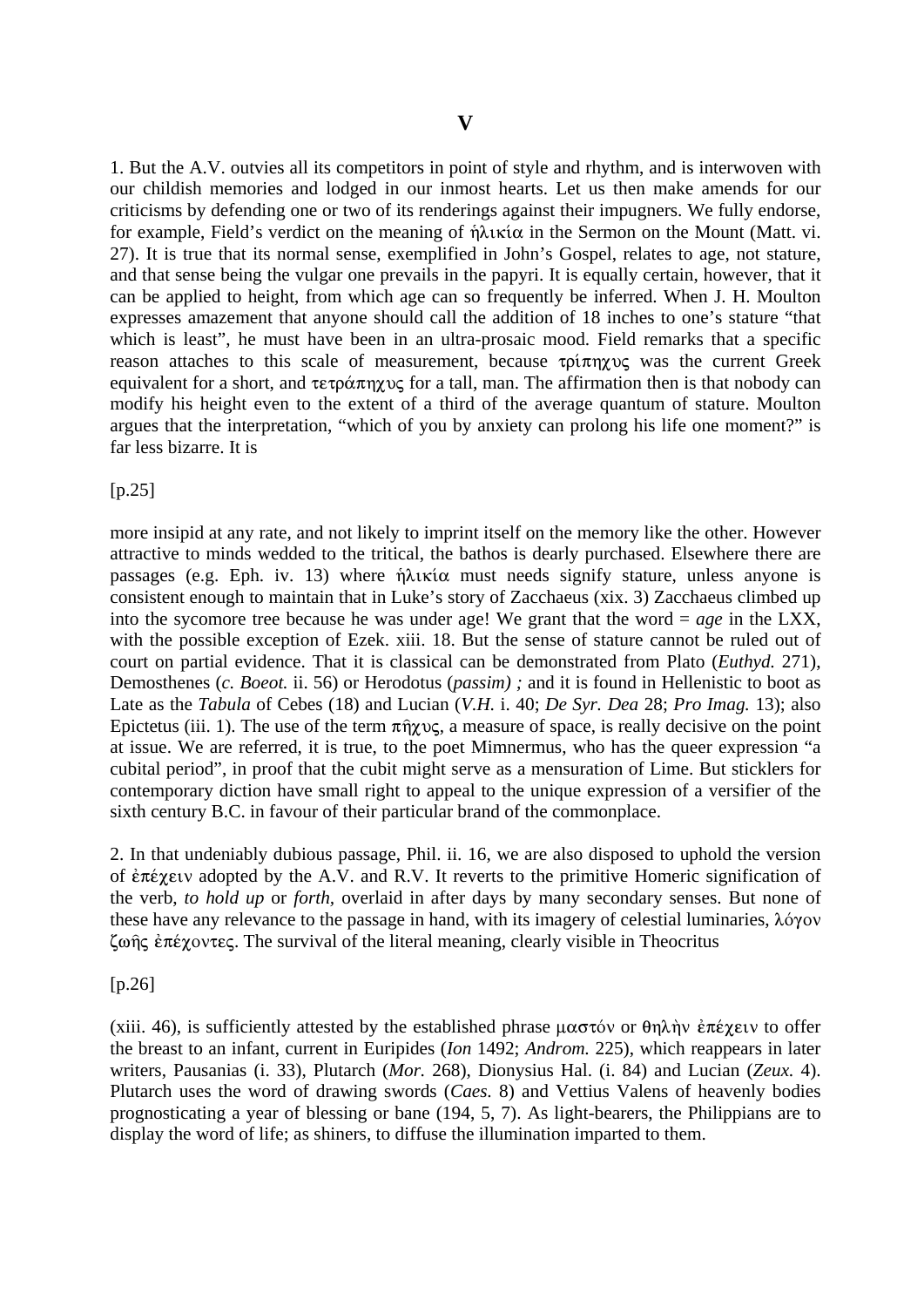3. Among traits indicative of literary craftsmanship one of the chiefest is the art of compressing large meaning into cursory adjuncts of the sentence, interlaced with the main proposition. Let us select an instance from the Epistle to the Hebrews. E $\hat{\nu}$ περίστατος (xii. 1) is inserted in this fashion, and we hold to the A.V. and R.V.'s translation in this instance. The verbal adjective may be construed either actively or passively and is therefore susceptible of divers interpretations. Believers are here likened to runners in a race, encompassed by a host of sympathetic witnesses, but liable to hampering obstructions inimical to their progress. The  $\gamma$  over  $\alpha$  spoken of is some positive encumbrance, and it is coupled with the sin qualified by this pregnant epithet, which must be inserted as a dissuasive from its indulgence. Some have indeed fancifully rendered it "the sin which men admire", inasmuch as  $\pi \epsilon \rho i \sigma \tau \alpha \tau o \varsigma$  may convey the sense of being gaped at. But that supposition is utterly foreign to the context. The surest clue to the expression presents itself in the twofold meaning of  $\pi \epsilon \rho i \sigma \tau \alpha \sigma i \zeta$  and its cognate verb, which has been explicitly noticed both by

[p.27]

Epictetus (ii. 6) and Marcus Aurelius (ix. 13). can either indicate the *circumstantia* or surroundings of a person or event, or else be used in a pejorative acceptation of a state of beleaguerment, of exigencies and straits, in like fashion with  $\theta \lambda \hat{\iota} \psi$  a squeeze," or the Latin *angustiae.* This latter sense dominates our  $\epsilon \dot{\nu} \pi \epsilon \rho i \sigma \tau \alpha \tau o \varsigma$ . When Polybius writes (ii. 48),  $\theta\lambda\theta\delta\mu\epsilon\cos\theta$   $\theta\alpha\cos\theta$   $\cos\theta$   $\cos\theta$  and  $\cos\theta$  and  $\cos\theta$  and  $\sin\theta$  are contained the clogging encumbrance; and Epictetus likewise (iv. i, 159), in alluding to Diogenes as a kind of anchorite, dubs him  $\alpha \pi \epsilon \rho$  (i.e. unencumbered), one proud of his independence of circumstances and family ties.<sup>5</sup> On the other hand, Diodorus Siculus (iii. 51) represents a throttling or stifling environment as  $\sigma v \mu \pi v v \gamma \gamma \varsigma$  *περίστασις*. That environment may work for good or ill; it may clasp or constrict. The difference in effect is akin to that of a girdle or a shackle respectively. The girdle braces its wearer, the shackle impedes him. E $\dot{v}$ περίστατος presents the latter spectacle by way of warning, the picture of *besetting* sin that has become a household word and a salutary admonition to the Christian athlete. The sin *so prone to hamper*  or *trammel* would be our version.

4. We feel constrained to sustain the A.V. and R.V. against their emenders in another verse of *Hebrews* (ii. 16), where it is now the fashion to dwarf the meaning of the emphatic verb (for it is reiterated)  $\epsilon \pi \iota \lambda \alpha \mu \beta \dot{\alpha} \nu \epsilon \sigma \theta \alpha \iota$  to the sense of helping, a connotation wholly unrecognized by Liddell and Scott, and for which no evidence is produced save a passage

[p.28]

1

from the Apocrypha (*Sir.* iv. 11) that can be other-wise construed. The writer is enforcing the necessity of Christ's assumption of human nature, *Son* though He were, "for the suffering of death." He has taught us how, inasmuch as the children whom He calls brethren are partakers of flesh and blood, it behoves Him to share in the same. "For not of angels," he proceeds, "taketh He hold, but of the seed of Abraham He taketh hold." Lapsed angels are not the quest of our Proxy, but sons of men. Westcott assumes that His ability to succour, dwelt on lower down, furnishes the key to the  $\epsilon \pi i \lambda \eta \psi \zeta$  here signalized; but salvation is the primary work of

<sup>&</sup>lt;sup>5</sup> Polybius (6. 44) uses the phrase ἀπερίστατοι ραστώναι, which Liddell and Scott render "unguarded", a sense scarcely attested elsewhere. Probably it = unshackled *laissez-faire*; for Polybius is contrasting the state of things in wartime and peace, giving the palm, of course, to the latter in the spirit of Aristophanes's *Acharnians.*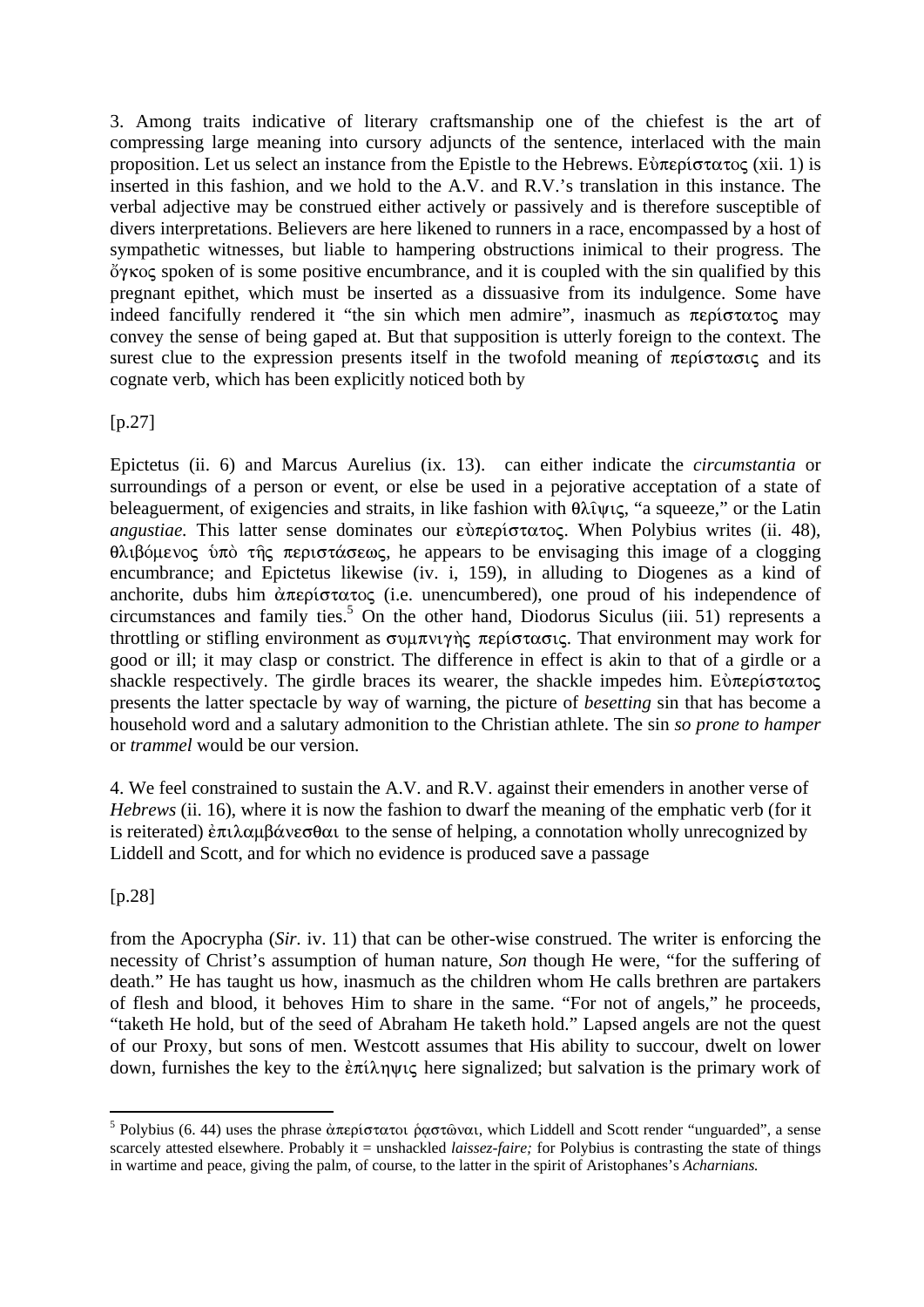the Redeemer, succour the secondary, and the  $i\lambda \alpha \sigma \mu \acute{o} \varsigma$  of the succeeding verse bespeaks its climax. It was for that transcendent end that Jesus Christ became  $\pi \alpha \theta \eta \tau \acute{o} \zeta$  (Acts xxvi. 23). In the nature that. sinned reparation must be offered to the outraged majesty of holiness. Hence the requisition that the *Go'el* should be our Kinsman and take hold of the chosen line of the "seed of the woman". The-present tense is urged as an objection against the received version. But that only renders the proposition timeless; for the date of the cross pertains not to its essence; it may be styled a separable adjunct of the one availing Sacrifice for sin. Our contention is that  $\epsilon \pi i \lambda \alpha \mu \beta \alpha \nu \epsilon \sigma \theta \alpha$  retains its normal. significance, that which it bears in a subsequent quotation (viii. 9) or when employed by Matthew (xiv. 31) of Christ's catching hold of sinking Peter or of His hand laid upon His patients, or metaphorically of laying hold of eternal life. Plutarch uses the term of a thorn-bush catching hold of one's clothes (*Mor.* 94), Xenophon (*Equ.* 8) of grasping a. horse's mane, Josephus of fire taking hold of a

[p.29]

building (*B.J.* vi. 4), Aeschines and Plutarch of seizing by the hair. Observe too that the whole stress of the verse we are scrutinizing rests on the verb; else why is it duplicated, contrary to the general practice of the writer? If the mystical union underlies the saint's fellowship with his Lord, racial union lies at the root of His representative character as the last Adam, His public action and passion on man's behalf.

5. There is one compound phrase, by the way, in *Hebrews* and *Romans,* which we always regret to see treated as a loose prepositional *addendum* to the sentence, and printed consequently as two words. That is the  $\pi \epsilon \rho \alpha \mu \alpha \rho \tau \alpha \zeta$  of Heb. x. 6, 8, 18; xiii. 11, and Rom. viii. 3; which should be read as a single vocable, indeclinable, if you will, for a *sin-offering.*  That is manifest from the LXX usage (Lev. iv. 33; xiv. 19; Num. viii. 8, and the δλοκαύματα καὶ περιαμαρτίας of Ps. xl. 7). We even find the verb περιαμαρτίζειν in Aquila and Symmachus, and the latter employs the noun  $\pi \epsilon \rho \alpha \mu \alpha \rho \tau \sigma \mu \delta \zeta$  of Zechariah's fountain opened for uncleanness. Possibly when Peter (1 Ep. iii. 18) writes  $\pi \epsilon \rho i$  άμαρτιῶν ἀπέθανε δίκαιος  $\phi$ πέρ ἀδίκων, he is not alternating περί with  $\phi$ πέρ, but using a technical synonym for the hattâth, already familiar to his readers.

## **VI**

Some of Paul's favourite verbalisms invite attenlion, but these we waive for the present. One sample must suffice. The ethical application of the word  $\epsilon\lambda\lambda\kappa\rho\lambda\nu\epsilon\alpha$  seems to be his patent. Whether its etymology reveals the figure *sun-sifted* or no may be

[p.30]

uncertain; it certainly conveys the notion of something pure and unalloyed, and the apostle reckons the term as a treasure-trove, representing *moral transparency.* It suited his personality right well. Pretence was a thing he could not brook. "Honest love is not afraid to frown"; and Paul could not bring himself to wink at dissimulation even in bosom-comrades like Peter and Barnabas. No-conception could better body forth his ideal of Christian manhood or portray the Sir Galahad of its chivalry, clad in armour of proof. Few have more nobly embodied that ideal than Paul himself, treading in his Lord's steps with scrupulous integrity and a crystalheartedness impatient of all double-dealers and skulkers. In the King's Own ranks there must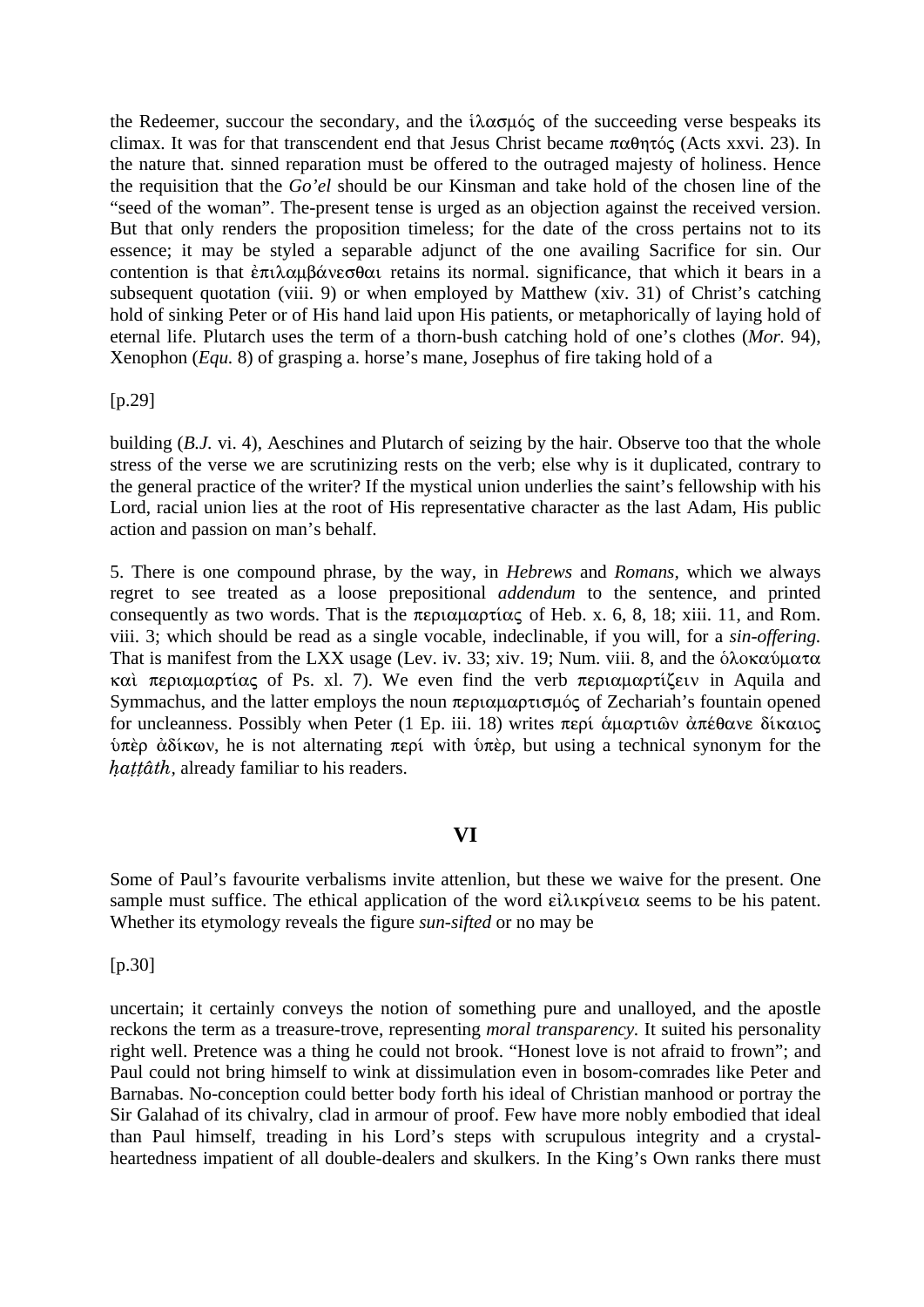be no blenching, no tergiversation or traffic with the enemy! "What communion," he asks "has light with darkness?" Self-evidently none; they are sheer contradictions. Truckling here is treason.

We at once recall his Ephesian admonition (iv. 14.) not to be whirled about by every wind of teaching, obsequious to the wiles of error. Περιφέρεσθαι is a Hellenistic similitude for *veering* or *shilly-shallying.* Plato had used it literally of twirling tops and Xenophon of dogs dancing whirligigs round their owner. Plutarch and Josephus extend the word to-cases of weaklings stunned or dizzied by calamity, and Philodemus applies  $\sigma$   $\nu$  $\pi$  $\nu$  $\nu$  $\sigma$  $\theta$  $\alpha$  to flexible accommodation on the part of temporizers to the set of the current. What Paul abhors is the eddying spirit destitute of principle, which surrenders the truth from feeble-mindedness or utter apathy to the issues at stake. Its volatility or indolence places it at the mercy of  $\eta$   $\mu \epsilon \theta$ oδια της πλάνης, *the wheedlings of error*, its blandishments and wiles. Μέθοδος and

#### $[p.31]$

 $\mu \epsilon \theta$  oδεύιν in later Greek acquired the meaning of fraudulent dealing which they wear in Polybius and Vettius Valens, who uses μεθοδικός for *crafty*. Let the believers, to use another of Paul's coinages, <u>όρθοποδειν</u> (Gal. ii. 14), *walk straightforwardly*, and offer no resemblance to the bends of a river, curvilinear because it takes the line of least resistance.

### **VII**

One closing reflection may be of service. While we are following up linguistic clues we are apt to lose sight of the inspiration of the writers chosen for the office of laying down Christianity's permanent way. That function the Scriptures both claim and assume, and a wide consilience of inductions substantiates its validity. To the testimony of the Holy Spirit our fractional judgments should unhesitatingly defer; but theories of inspiration are fallible and may prove mischievous. It is obvious that the idiosyncrasies of the sacred penmen are preserved inviolate, and that ordination serves the important end of identifying them, or at least supplying evidence of their identity. In Bishop Moule's specification of the matter: "their Inspirer used them with the sovereign skill of Deity. For He can take a human personality in all its living thought, sensibility and will, throw it freely on its task of thinking and expression; and behold I the product shall be His."

Luke's medical eye and John's mystical intuition, Paul's analytical mind, catholicity of spirit, and recourse to every weapon logical or rhetorical to establish truth or uproot falsehood, and James's

#### [p.32]

sermonic mannerism, all have their use; and they reproduce their authors' individuality intact. How Matthew's fingerprint, for instance, his fiscal habitude of mind, reappears in the monetary parables which he alone reports; in the "forgive us our *debts"* of his Lord's Prayer; in his rehearsal of the incident of the tribute-money; even in the business-like fashion in which he dockets the fulfilled prophecies of the Old Testament and stresses the exact amount paid to Judas and the purchase of the potter's field therewith, or relates how a bribe of gold induced the guard stationed at the sepulchre to circulate a fabulous tale concerning the resurrection. The